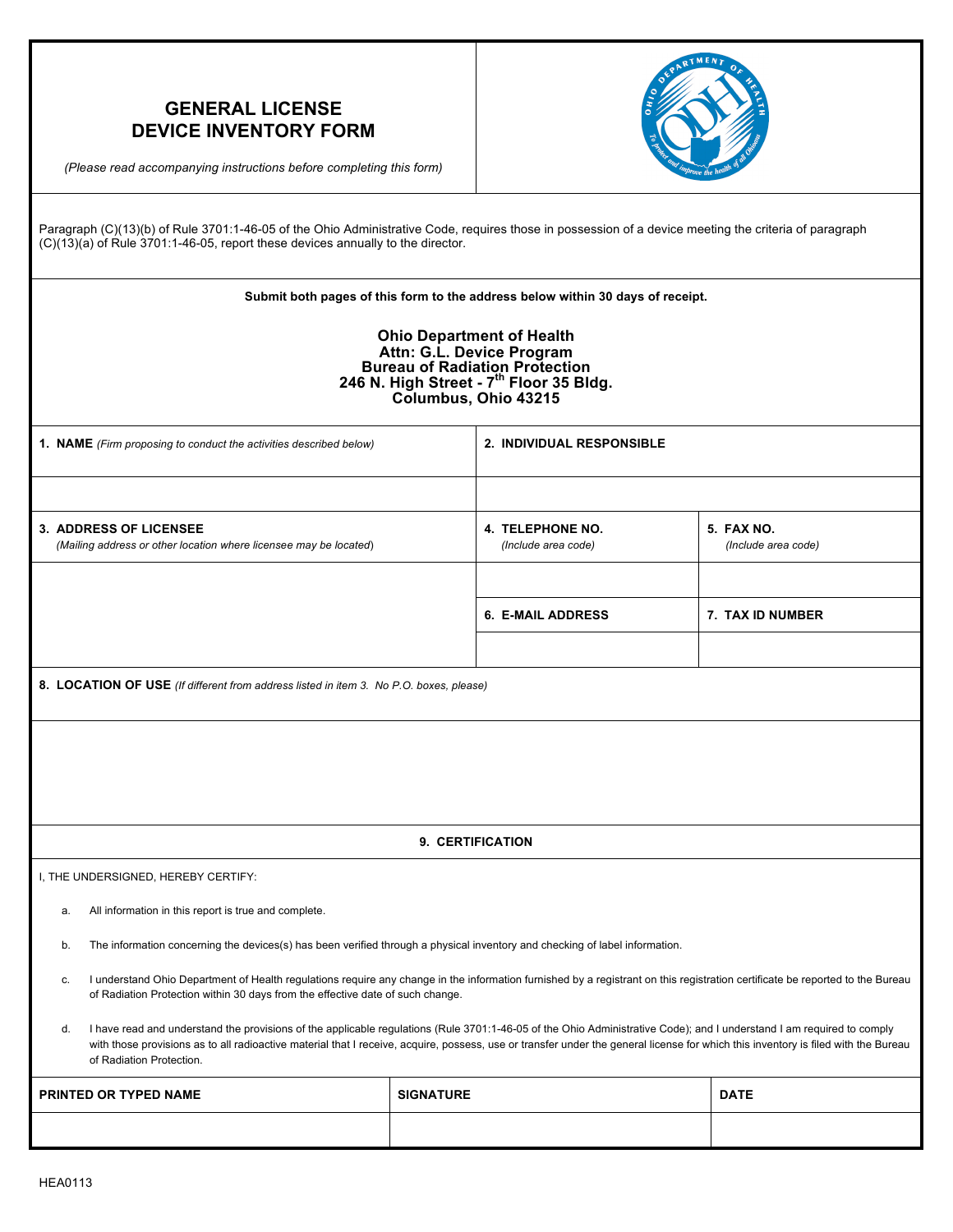## **INSTRUCTIONS FOR THE GENERAL LICENSE DEVICE INVENTORY FORM**

**NOTE:** Please fill out the General License Device Inventory Form accurately and completely, and return the form within 30 days of receipt. You may copy and attach additional sheets if needed. Fill out a separate form for each facility occupying a different address. If you are unsure of the model numbers and serial numbers requested, please call the device manufacturer or your service provider.

- 1. **NAME** -- Should be the corporate name or an individual name, if an individual is submitting the form.
- 2. **INDIVIDUAL RESPONSIBLE** -- The person whom the Bureau of Radiation Protection (BRP) should contact if there are questions about the form. This person should be knowledgeable of the requirements specified in Rule 3701: 1-46-05 of the Ohio Administrative Code.
- 3. **ADDRESS OF LICENSEE** -- The mailing address where correspondence will be received. There is a separate place in item 8 for the location of use for the radioactive materials if it is different from the mailing address.
- 4. **TELEPHONE No.** -- The contact number for the person named in item 2.
- 5. **FAX No.** -- The fax number for the person named in item 2.
- 6. **EMAIL ADDRESS** -- The email address for the person named in item 2.
- 7. **TAX ID NUMBER** -- The tax identification number for the firm or individual named in item 1.
- 8. **LOCATION OF USE** -- List the address of use if the address of use for the radioactive material is different from the mailing address.
- 9. **CERTIFICATION** -- A person of upper management should read the certification statements, print their name, sign their name and date the form in the spaces provided.
- 10. **INVENTORY OF GENERALLY LICENSED DEVICES** -- This item of the form should be accurate and complete. If all required information is not shown on the form, the person named in item 2 will be contacted by the BRP in order to retrieve the required information.
	- a. **DEVICE MANUFACTURER** -- Please list the current manufacturer for the device(s) in your company's possession.
	- b. **DEVICE MODEL No.** -- The device model number required for this item is the model number for the source holder that is registered with the U.S. Nuclear Regulatory Commission (NRC) and should be on the device label. Make sure that device model number has a device registration that is registered with the NRC.
	- c. **DEVICE SERIAL No.** -- List the device serial number that corresponds to the device model number listed in item 10. a. If a device does not have a serial number, list the source serial number for the source contained in the device.
	- d. **ISOTOPE** -- List the name of the isotope of the source that is contained in the device. If there is more than one source for a single device, there are spaces for information for a second source in items 10. h through 10. k. If there are more than two sources in a single device, use the following lines to continue listing the sources and the sources' information in the appropriate boxes. Use as many lines as appropriate in order to list all sources contained in the device.
	- e. **ACTIVITY** -- Please list the activity of the source named in item 10. d. The activity should be listed in Curies or Becquerels.
	- f. **MODEL No.** -- List the model number for the source named in item 10. d. The model number for the source should be listed on the device registration. The source model number also has a source registration that is registered with the NRC.
	- g. **SERIAL No.** -- List the serial number for the source named in item 10. d.
	- h. k. Items 10. h through 10. k are spaces for information for a second source. If there are more than two sources in a single device, use the following lines to continue listing the sources and the sources information in the appropriate boxes. Use as many lines as appropriate in order to list all sources contained in the device.
	- l. **IN USE OR IN STORAGE** -- Please check the appropriate box to indicate whether the device is currently in use or if it is in storage.